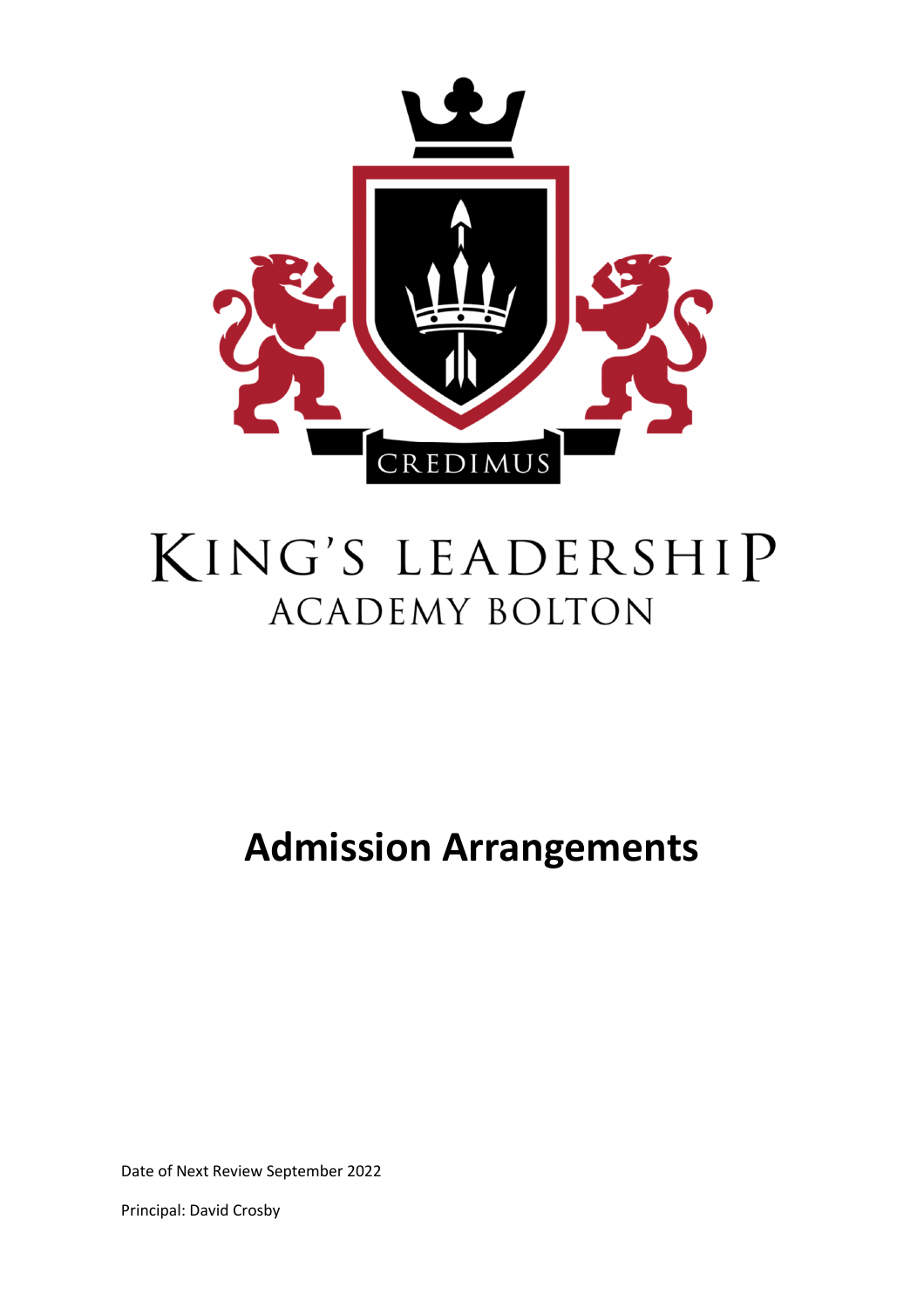## **Contents**

Although King's Leadership Academy is a 'Free School' it is committed to maintaining its status as a comprehensive school, serving the whole community, with no use of selection in its admission arrangements and policies. In line with this ethos, the Academy Trust will provide admission arrangements which are fair and reflect the needs of the whole community which the academy serves.

#### **Process for Applications for Admission**

The governors of King's Leadership Academy are responsible for determining the school's Admission Policy. In undertaking this responsibility, the governors will be guided by the requirements of the law and will conform fully to the national admissions code.

The academy complies with school admissions legislation requiring local authorities to co-ordinate admissions arrangements in their area. Co-ordinated admission schemes provide a way to ensure that every parent living in a local authority receives an offer of one, and only one, school place on the same day. We are a member of Bolton Local Authority Admissions Scheme. All applications should be made through of Bolton Local Authority's on-line admissions system at www.bolton.gov.uk/admissions. Parents should have regard to the contents of the Secondary Admissions Information Booklet issued by the local authority.

#### Planned Admission Number (PAN)

The planned admission number for Year 7 in September 2020 will be 180. Please be advised that the academy is a popular choice with competition for places.

#### **Admissions Criteria**

The school has an admission number of 180 in Year 7. The school will accordingly admit this number if there are sufficient applications. If fewer applications than this admission number are received then the trust will offer places at the school to all those who have applied.

If oversubscribed, after the admission of students with an Education Health and Care Plan where the Academy is named in the Plan, admission will be given to pupils who meet the criteria set out below in priority order;

- 1. Looked after children and children who were previously looked after but immediately after being looked after became subject to adoption, a child arrangements order, or special guardianship order.
- 2. Siblings of pupils attending the academy at the time the application is received.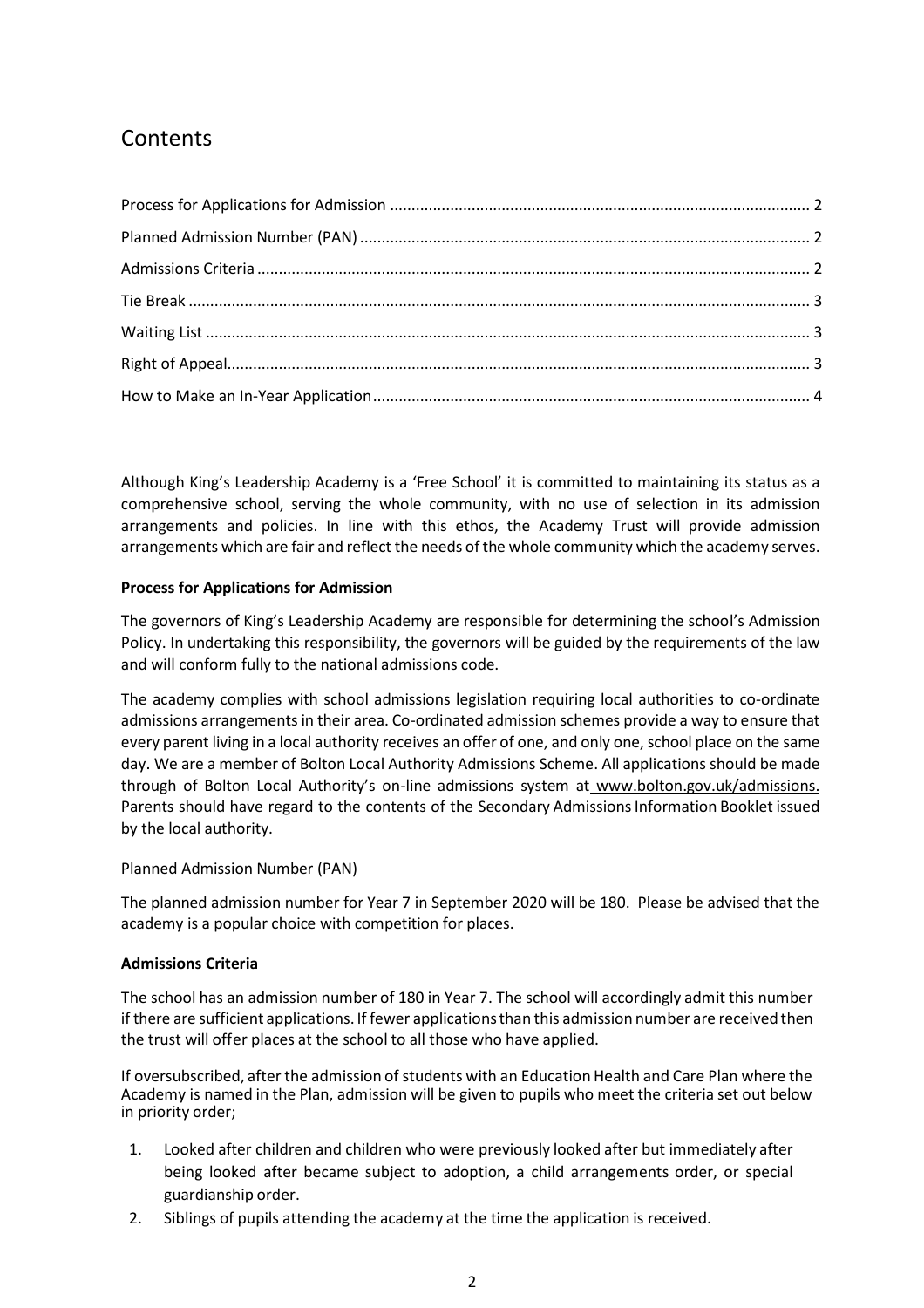- 3. Children with exceptional medical or social needs or those of their parents. Each application must include evidence, from a medical specialist or social worker of the child's / parent need and why they must attend this school rather than any other, based on those needs. If evidence is not submitted with the application a child's or parent's medical or social needs cannot be considered.
- 4. Children of current permanent members of staff at King's Leadership Academy Bolton with a minimum of two years' service at the time that the application is made.
- 5. Pupils living nearest to the academy measured as a direct distance from the child's permanent place of residence to the site of the academy. The distance will be measured in a straight line using geographical information provided by Bolton Council. If a number of addresses have the same geographical property reference (such as a block of flats), or if there are a number of applicants living the same distance away from the academy, random allocation by Bolton Local Authority will then be used to decide which of the children can be offered a place.
- 6. Other children

#### **Tie Break**

If in category 6 a tie-break is necessary to determine which child is admitted, the child living closest to the academy will be given priority for admission. The distance will be measured in a straight line using geographical information provided by Bolton Council. If a number of addresses have the same geographical property reference (such as a block of flats), or if there are a number of applicants living the same distance away from the academy, random allocation by Bolton Local Authority will then be used to decide which of the children can be offered a place.

Random allocation by Bolton Local Authority will be used as a tie-break in categories 2 – 6. Random allocation will not be applied to multiple birth siblings (twins, triplets, etc.) from the same family. We will admit them all.

#### **Waiting List**

The school will maintain a waiting list from the end of the first academic term of the year. Places will be allocated using the over-subscription criteria. When a new child is added, the list will be ranked again in line with the over-subscription criteria.

#### **Right of Appeal**

Usually your child will be offered a place at King's Leadership Academy. But if you are not offered a place in your preferred school(s) or if you are unhappy with the school place allocated for whatever reason, you have the right to appeal to an independent panel.

The final offer letter you receive from the admission authority for the school will also provide information about your right to appeal. This letter will explain what to do next, but you must make sure you submit your appeal within the deadline given. If you wish to appeal you must appeal in writing. A form is available on the Bolton Local Authority's website (please select the relevant form) and you will need to fill in the following:

- the name, address and date of birth of your child
- the name of the school you wish to appeal for and the one you have been offered
- set out the reasons for your appeal
- provide any evidence that may be appropriate